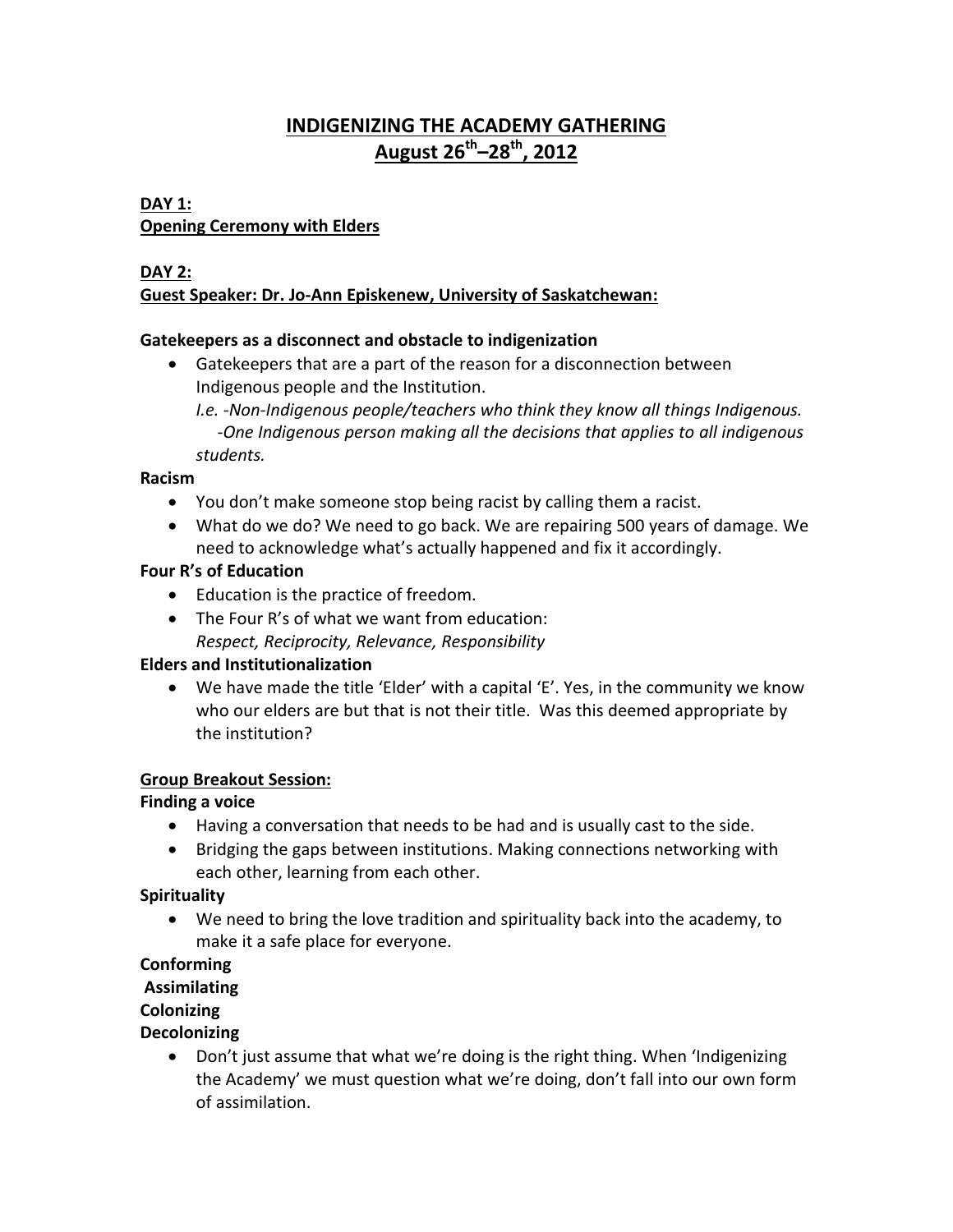- We must be sure we aren't slowly turning to the same methods of the European/Eurocentric mentality and ways. Not to conform.
- Rock the boat… If we're not rocking it then we're assimilating.
- More than just bringing our culture into the academy.
- If it's not uncomfortable then it's not right.
- We must de-colonize first.
- "I think the response to racism is called 'Indigenizing the Academy'"
- Indigenous people have every right to be angry.
- Indian act displaces us, our women.
- Matriarchal? The society here has been displaced and dishonoured.
- $\bullet$

#### **Definition of Indigenization**

- Who determines the definition of Indigenization?
- What is education without love?
- Indigenizing yourself is familiarizing yourself with your locale.

## **Community – Learning and Sharing Knowledge**

- Learn from your community, learn with your community and then take that knowledge and those teachings and share them with other communities and people both First Nations and Non-First Nations.
- How to learn how to forget everything you know to relearn the truth.
- When we come together like we have at this gathering we share the spirit.
- What is knowledge without sharing it?
- Sharing what you have, sharing what you know.
- Knowledge comes from everywhere
- We are family
- It only takes one person to make a difference in our lives; it only takes one (us) to make a difference other people's lives.
- We don't know how we touch people. We are audio and visual people so we may have some small idea on the outside but we don't know how we touch people's hearts.
- Be careful what you say, what you do. You may be hurting somebody
- LOVE.

 $\bullet$ 

### **Younger generation having a foot in both cultures/Responsibility of Youth**

- Young people nowadays have double the responsibility. They have to learn culture and they have to pay bills. Young native people nowadays have double the responsibility as well as having to wear two hats. Young native people have to wear one hat to live with their community and one hat to survive outside of it.
- "Pick your head up. Pick your head up and be proud of who you are. Pick your head up but don't pick your head up so high that your nose is in the air." – Steven Point
- What you do in this generation will affect the next seven generations.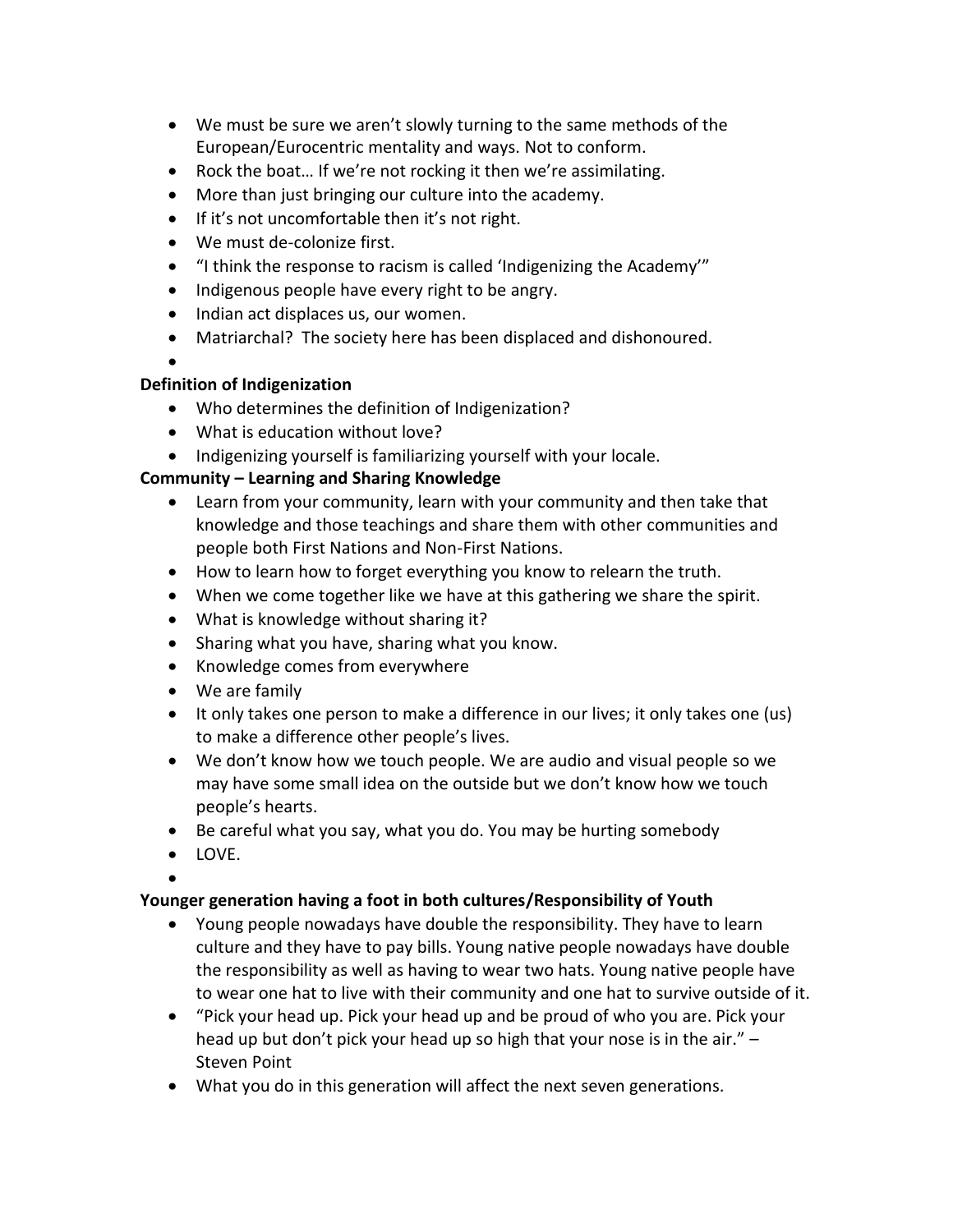- You need to go through the trials and tribulations to make it to the other side stronger and more knowledgeable.
- Never forget self-care.

## **Speakers Session:**

## **Definitions of Indigenization**

- Indian, First Nations, Aboriginal, Indigenous.... All the names that non-First Nations peoples have labeled us over the years.
- What does 'Indigenous' mean?
- What does 'Indigenizing the Academy' mean? We need to come together and find a common definition before we can move forward.

## **Humility as a Highly Valued Quality/Weakness**

 As a leader, a great personal quality to have in our culture is to be humble and to have humility. However, in the history books it reads that humbleness and humility is seen as a sign of weakness in the Eurocentric mentality/culture.

## **Learning First Nations culture and History**

- You need to learn, know and understand First Nations people and/or your own culture and history so you can properly teach others.
- It starts within the faculty.
- Everyone is a genius but if you ask a fish to climb a tree it's an idiot. Everyone has a gift; you just need to find it.
- You can't fit a circle into a box.
- Some of the only people who are taught the truth about our history, the dark parts of our past are Social Workers.
- Reflect on what brought harmony to this land in the past.
- Frank Calder the first aboriginal person to graduate law school.

### **Elders**

- We need to open the door to our elders and actually listen.
- Universities/Colleges really need to think about what their role is as an institution, what kind of society are they shaping, what is their contribution to the fate of our future.

### **Preparing for the Future: You've got to do the Hard Work**

 Story: Coyote is in the forest and loses his needle. Owl comes and asks coyote 'what's wrong'? Coyote tells Owl 'I'm looking for my needle.' Owl says to Coyote 'I'll help you find your needle' and then soars up into the sky and circles the area looking for the needle. He comes back down and tells Coyote 'I didn't find it, so it must not be here because if it were I would have seen it.' Coyote was sad and tells Owl 'I really need my needle…' Owl sees the stress in Coyote's face and asks him 'where did you lose the needle?' Coyote points to a completely different area and says 'I lost it over there behind the bushes.' Owl, looking perplexed asks Coyote 'If you lost it way over there, why are you looking here?' Coyote responds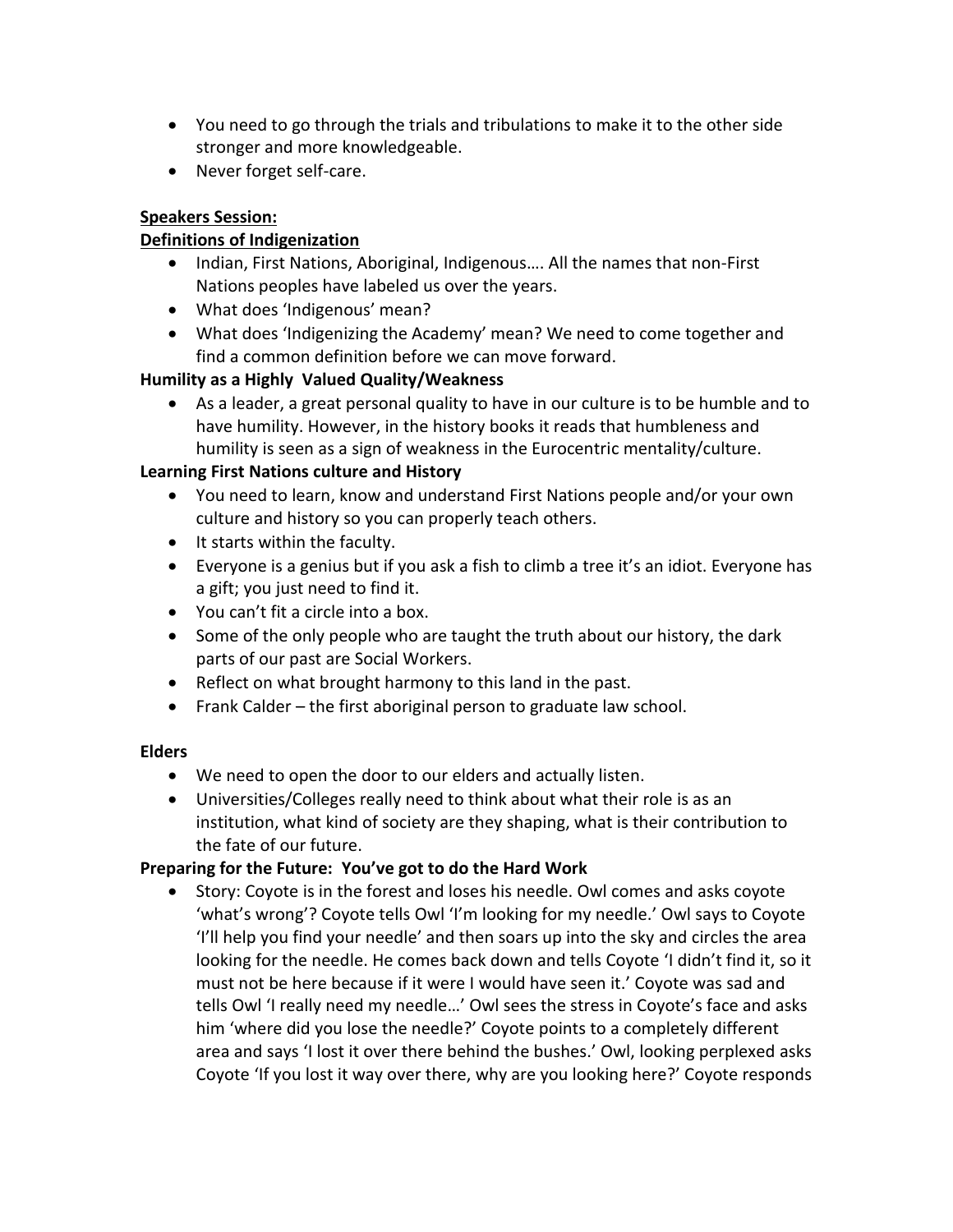'because there's light over here.' The point of this story is that we must not do something because it's easier or not-not do something because it's harder.

- It took us a long time to get to where we are and it's going to take along time to get better but it is possible. Hard work, but worth it.
- They don't teach scientists how to feel, they teach them how not to.
- What do we need to prepare ourselves for the future?
- How to beat the 'white man'? Get an education. Beat them at their own game.
- If it's too easy then we're a part of the problem. If it's not easy then we may be on our way.
- Change is never easy.

#### **DAY 3: Guest Speaker: Dr. Lynne Davis, Trent University:**

- 1972 Peace & Friendship treaty
- Marie Baptiste Cognitive Imperialism
- Ocher 34 Paint colour of the sun.
- Traditional Aboriginal scholar i.e. Edna Manitoba
- Dual scholar: Dan Longboat
- Leanne Simpson *- Research*
- AEC *- Research*
- PhD program in Indigenous studies at Trent University. (Approximately 12 years)
- Alliance as a microcosm of colonization
- Leeroy Little Bear talks about what happens when the worlds views collide
- Place name tours
- The Redman's burden
- Alliance as a site of pain
- Alliance as a site of sharing and learning
- Trent ethics
- Alliances book
- Zen Master story
- A space of not knowing
- Sam Cook *- Research*

### **Group Breakout Session:**

- The challenge in listening
- Ensuring indigenous voices within the institutional structure
- Creating our own First Nations institution
- Rock the boat… If we're not rocking it then we're assimilating.
- Canadian Association of University Teachers (CAUT)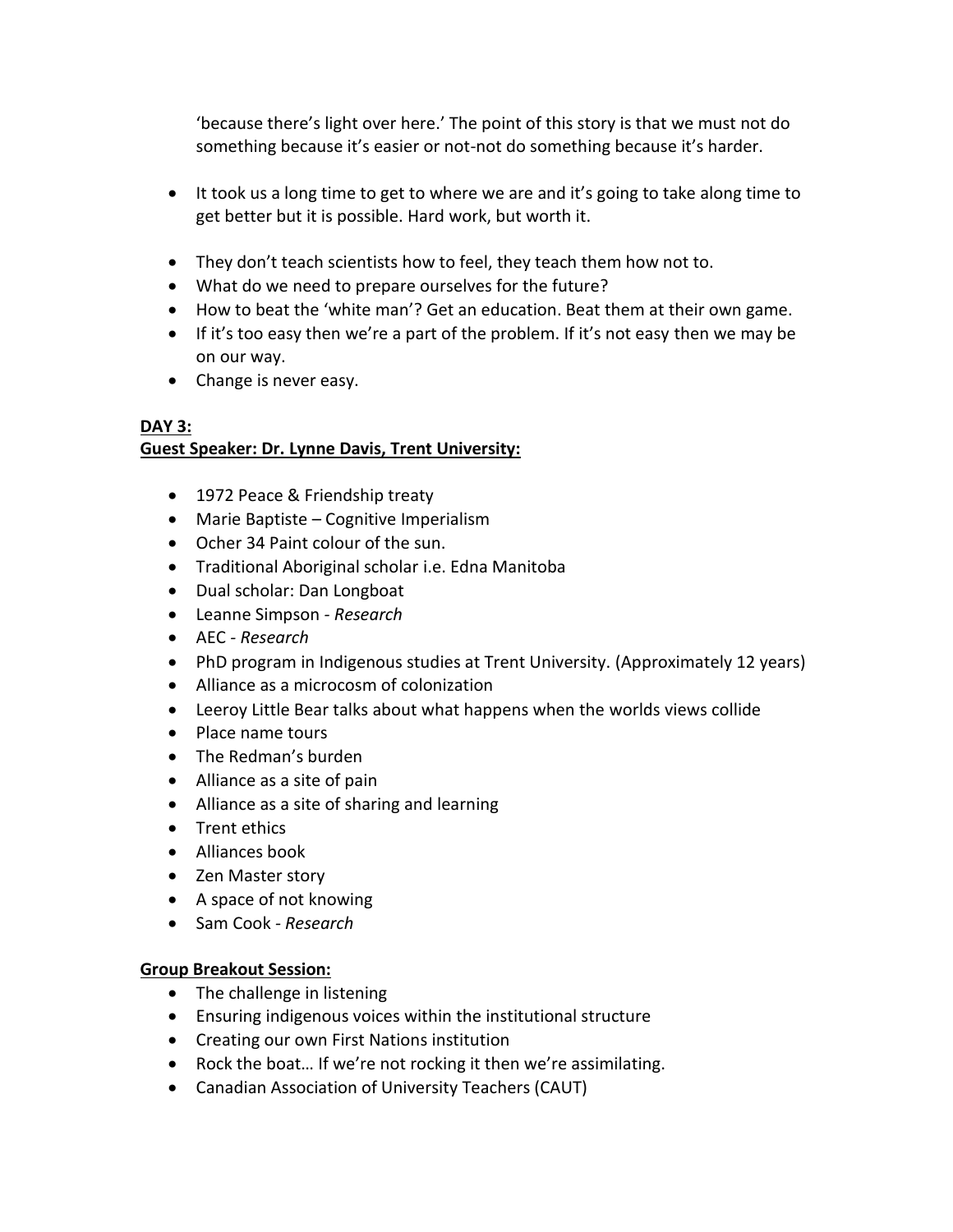• Create a larger network between institutions *I.e. Collectives*

#### **Speakers Session:**

- Whatever is said on the floor is meant to be said, they are the words of the creator.
- Not to do it because it's your job, do it because you want to.
- Otis Jasper Chief.
- Come from the heart
- If that relationship is going to be everlasting then we must realize and be willing to put time and work into building it continuously.
- Don't rush. Don't hurry. Be patient. Be here.
- How you reach out may be far more important than what you reach out with.
- Listen more and speak less. This way you gain more knowledge that you can ultimately use when you do decide to speak, so you aren't just speaking for the sake of speaking but instead you are speaking with purpose.

### **Guest Speaker: Eber Hampton – First Nations University:**

- Mother Earth, she is not ours we are hers.
- Every time an Indian breathes its politics.
- Value of the heartbeat.
- You're speaking for everyone that went before you and pave a path for those after you.
- $\bullet$  Be a human, just a human for a bit.
- Every breath you breathe in is the universe's gift to you and every breath you breathe out is your gift to the universe.
- You've got to have the positive and the negative... or your car won't start… but careful not to spark it too much or it will catch on fire.
- Resistance is a form of integrity
- Be humble, set your ego aside, you don't know everything.
- Willful blindness (book) ties into another statement, Perverse Ignorance.
- Racism works if we don't know about it.
- We are perfectly imperfect
- This is a life and death situation that we face, that we have come here to talk about at this gathering.
- It is not the 'me' way, it is the 'we' way.
- Western Imperialism
- If I look like an idiot, I hope it's useful to somebody.
- For Whites Only Book
- We learn about a system, we learn by a system that is based on mind, body and emotion… how do we bring back the teachings of spirit into popular culture that has no room for it.
- Our mouths are too small to talk about GOD.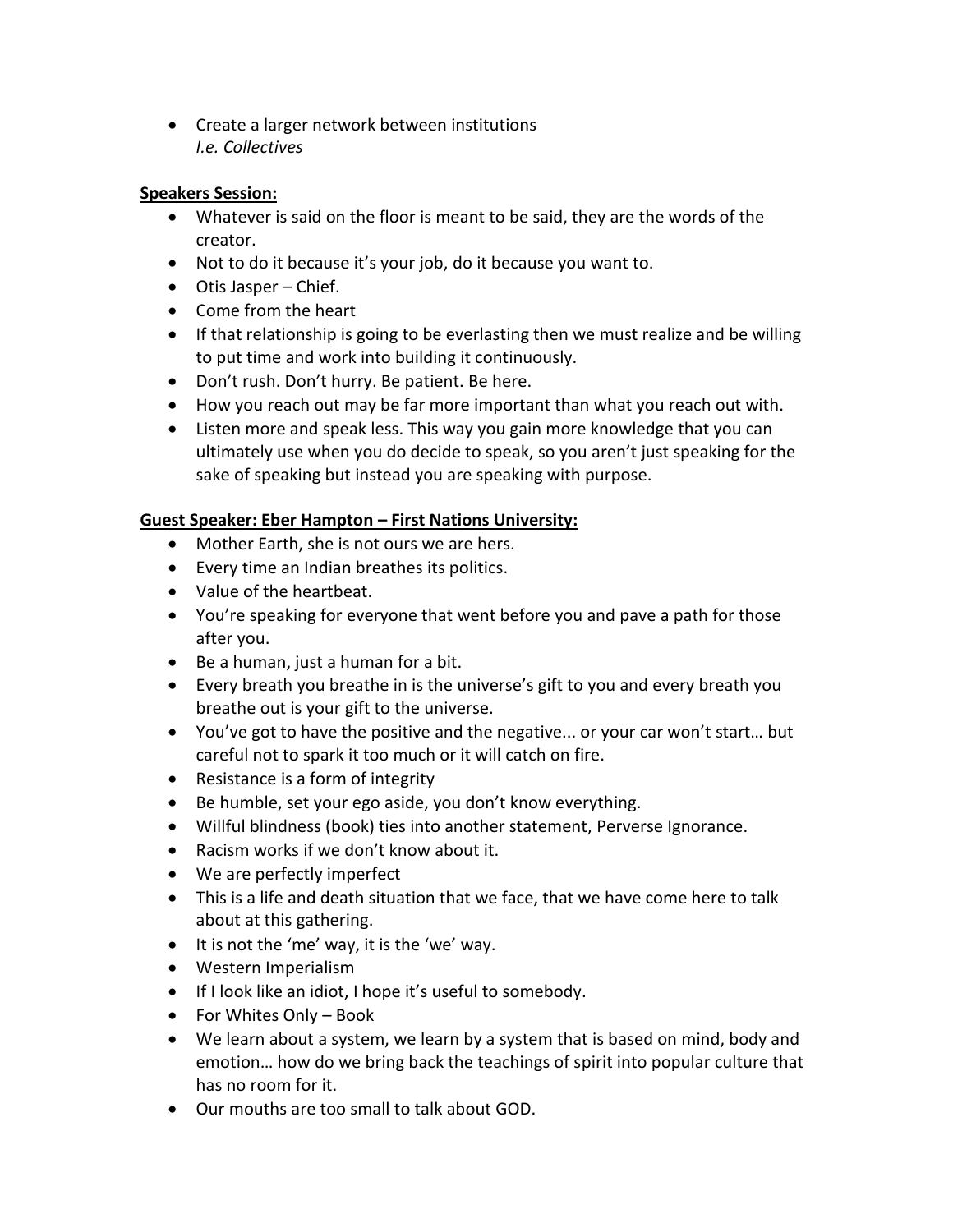- I only know the truth as I know it.
- Addictive Organization Book
- Inviting and accompanying each other to accomplish something as siblings.
- Making family for mutual benefit
- Buffy Saint Marie son 'God is alive, Magic is afoot'.
- $\bullet$  Indian wisdom for white people Book
- Indigenous people of the world stand up!... Everybody stands up.
- When you're learning take what is useful to you and set the rest aside.
- Realities are especially diverse.
- Eurocentric way of thinking 'Either, Or', the Native way of thinking 'Both, And'; are either of these right? What about 'All this and more'.
- The conscious thoughts and words are only a tiny part of our existence.
- Where are we in the professional development of our tenure track to keep this learning going from an Indigenous perspective without losing what we've learned so far, so we don't have to keep starting the process over?
- How do we become inclusive of the primary, secondary institutions into this discussion.
- People really want to carry on what they've learned at these conferences but people can get caught up in life… Could we meet like this on a regular basis? As many of us as possible to create and carry on an event like this so we can keep this process going

# **Next Steps Recommendations from the Canadian Federation of Students, National Aboriginal Caucus:**

- **Put Keynotes on the web to create some structure to use as a way to gather more information on the web from others who read it.**
- CADD *- Research*
- Make Indigenizing the Academy meetings a regular event
- All institutions to put out a paper on anthologies on best practices.
- Document and track the professional development of our tenure track to keep this learning going from an Indigenous perspective without losing what we've learned so far, so we don't have to keep starting the process over?
- The Indigenous Scholars Networks.
- **Power points and video of the keynotes**.
- **Create an email network forum online for those interested in indigenizing the Academy**.
- Send out Surveys that every few months to each institution to see if we're growing from this.
- **Inform gradualte students of these findings. These are Ideal master thesis projects. We should inform students out there and work with them to do the necessary research that is needed to move forward.**
- **Involve the youth! Inform them that these support systems are here.**